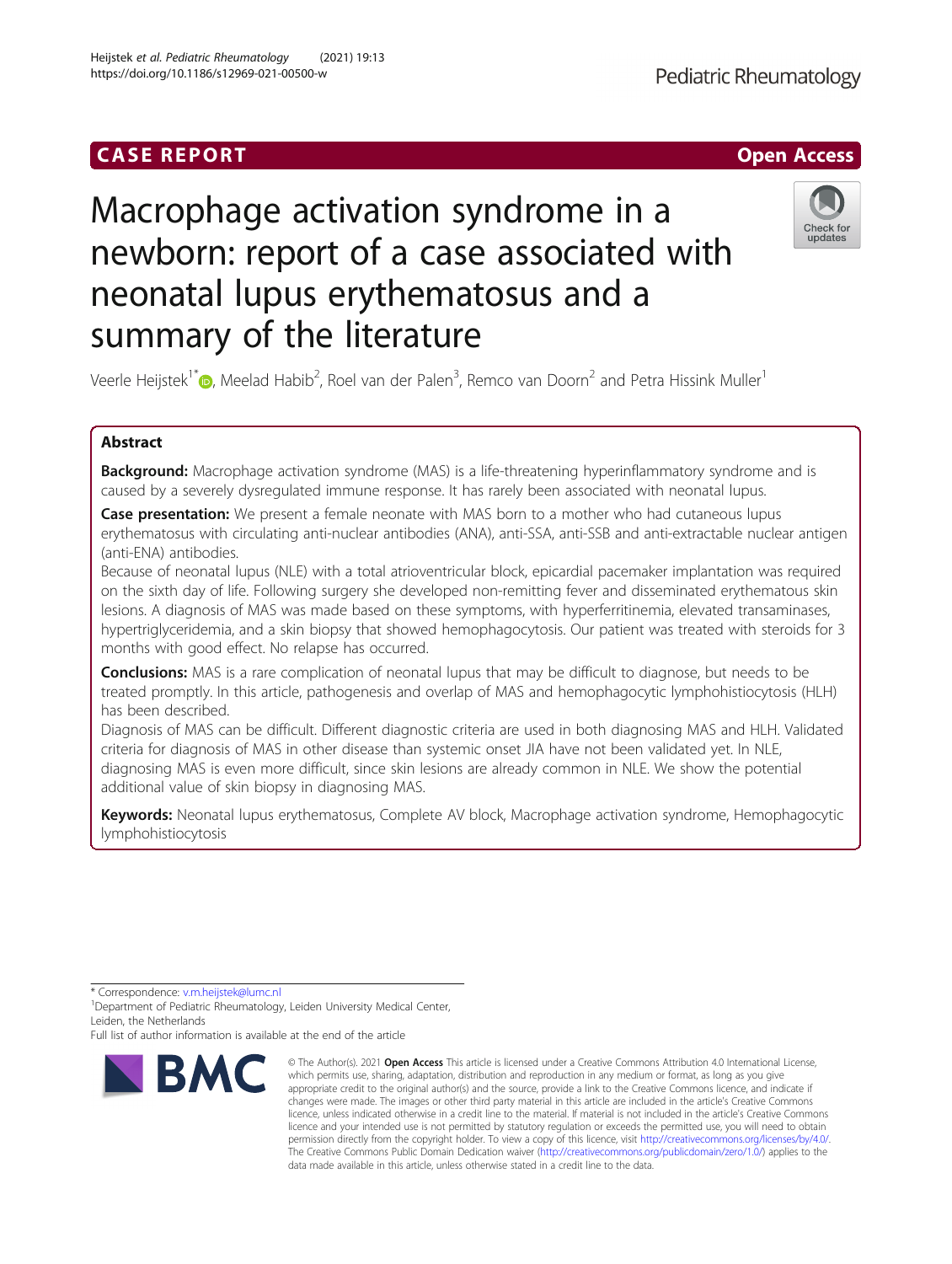# Background

Neonatal lupus erythematosus (NLE) is an auto-immune disease caused by transplacental transfer of maternal auto-antibodies anti-SSA (anti-Ro) and anti-SSB (anti-La) [[1\]](#page-7-0). The risk of NLE in maternal auto-immune disease with these antibodies is approximately 2 % [[1](#page-7-0)]. Severity of disease in the mother is not associated with severity of disease in the child. Mothers may have Systemic Lupus Erythematosus (SLE), subacute cutaneous lupus erythematosus, Sjögren syndrome or may not have any signs of auto-immune disease.

A well-known clinical presentation of NLE is neonatal cutaneous lupus and congenital complete heart block; NLE can also present with hepatitis, cytopenias and neurological abnormalities [[2\]](#page-7-0). Macrophage activation syndrome (MAS) is a life-threatening hyperinflammatory syndrome and is caused by a severely dysregulated immune response. It has rarely been associated with neonatal lupus. So far, only four patients have been reported in the literature (Table [1\)](#page-2-0) [[6](#page-7-0)–[9\]](#page-7-0).

Although MAS is a well-known complication of systemic-onset juvenile idiopathic arthritis (soJIA) it less frequently occurs associated with other autoimmune diseases such as Kawasaki disease, systemic lupus erythematosus, polyarticular juvenile idiopathic arthritis, juvenile dermatomyositis, anti-phospholipid syndrome and mixed connective tissue disease [[10](#page-7-0)– [13\]](#page-7-0). MAS is considered to represent a secondary form of hemophagocytic lymphohistiocytosis (HLH). Diagnosing MAS in diseases other then soJIA is challenging, because diagnostic criteria are only validated in soJIA. Skin findings are not included in the diagnostic criteria for (primary) hemophagocytic lymphohistiocytosis (HLH) or in MAS [[14\]](#page-7-0). However, skin eruption can be an important clinical finding in patients with HLH.

Primary HLH is a group of autosomal recessive immune disorders, all leading to a life-threatening hyperinflammatory state. It is linked to various genetic defects, mostly affecting the perforin-mediated cytolytic pathway [[10,](#page-7-0) [11\]](#page-7-0). Perforin is a protein, necessary for inducing apoptosis of target cells (viruses, tumors) [[15\]](#page-7-0).

It has been suggested that MAS, primary and secondary forms of HLH are a spectrum of the same disease rather than single entities  $[10, 16]$  $[10, 16]$  $[10, 16]$  $[10, 16]$ , and steps have been made to think of MAS as 'reactive' HLH. Genetic studies confirm overlap between these entities.

In this case report, we show a case of MAS as a complication of NLE, potentially triggered by infection and maybe surgery as well [\[17](#page-7-0)], without a known HLHsusceptibility gene mutation. Additionally, we present a review of the literature of the pathophysiology of MAS and HLH in NLE patients.

# Case

A 29-year old, secondary gravida female was referred to the obstetrics department. She was diagnosed with cutaneous lupus erythematosus several years before pregnancy. She had positive anti-nuclear antibodies (ANA), anti-extractable nuclear antigen (anti-ENA), anti-SSA and anti-SSB. Treatment before pregnancy consisted of topical steroids. Before pregnancy, she was never treated with systemic therapy. During gestation she was asymptomatic without medication. Pregnancy was followed carefully at our obstetrics department because of her condition. A structural ultrasound examination at 20 2/7 weeks of gestation showed a fetal bradycardia (50 beats per minute (bpm)), based on a complete atrioventricular (AV) block in absence of a structural heart disease. No other structural abnormalities were found and no hydrops was present. Although controversial and a matter of debate [[2](#page-7-0), [18](#page-7-0)], mother was treated after diagnosis of the AV block with dexamethasone in order to suppress a potential ongoing inflammation to prevent fibrotic replacement in the AV node. No improvement of the fetal heart block was observed during close follow-up.

At 37 2/7 weeks of gestation, a female infant was born, birth weight was 2330 g (p5) and APGAR scores 9/10. Complete AV block was confirmed and there was a junctional escape rhythm of 50 bpm (Fig. [1](#page-3-0)a). The child was admitted to our neonatal intensive care unit for clinical observation. Due to circulatory insufficiency caused by the total AV block with a junction escape rhythm of 50 bpm, isoprenalin was started. Implantation of an epicardial VVI pacemaker system in abdominal position (Microny™, St Jude Medical) was inevitable on day 6.

Two days later, the patient developed fever and the pacemaker implantation wound appeared erythematous and inflamed. Blood- and wound cultures acquired before and during antibiotic treatment remained sterile. Creactive protein (CRP) was maximum 80 mg/L on day 9 post-birth (ref < 5 mg/L). She was treated for a suspected wound infection with flucloxacillin and gentamycin intravenously. Furthermore, she was treated for perianal candidiasis with topical application of miconazole cream. Despite antibiotic therapy, there was an ongoing redness around the pacemaker pocket with cloudy, purulent fluid draining from the wound and fever persisted, one week after pacemaker implantation.

Surgical wound exploration was performed showing infiltrates with pus, for which antibiotic treatment was switched to ceftazidime. The pacemaker system was left inside and the wound was left open. In the days after exploration the redness slightly diminished around the elevated wound edges with granulation tissue appearing in the wound bed (Fig. [1b](#page-3-0)). CRP values remained low; varying between 6 and 13 mg/L. In between, fever persisted.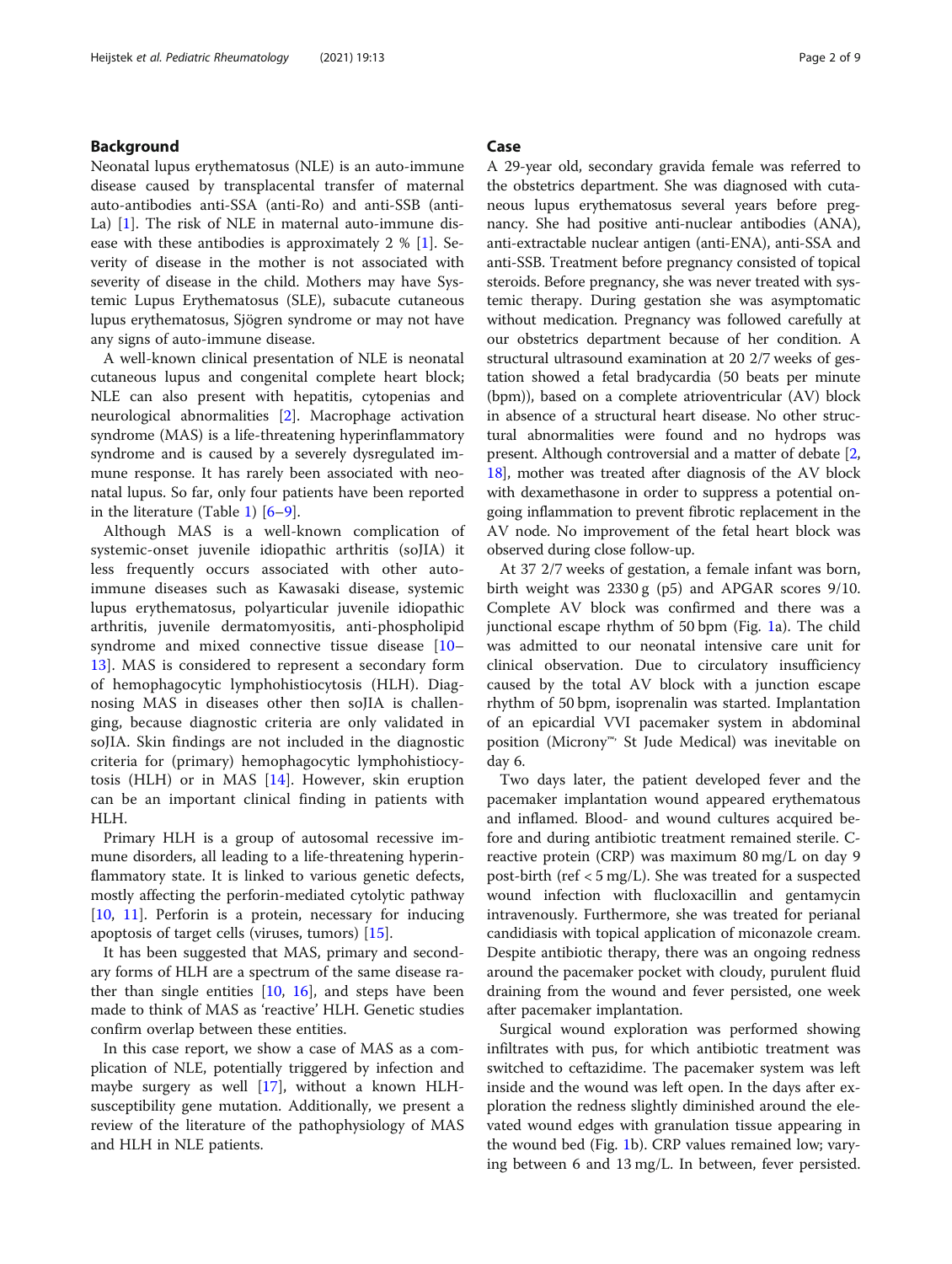<span id="page-2-0"></span>

|   |                                                   | Sex Antibodies Clinical signs                                              | Ferritin<br>Ng/ml | Maximum Aminotransferases Hematology Triglycerides Interleukins Genetics Therapy<br>₫ |                                                                             |                      |                                         |                         |                                                                                                                                      | Outcome                                          | Reference                     |
|---|---------------------------------------------------|----------------------------------------------------------------------------|-------------------|---------------------------------------------------------------------------------------|-----------------------------------------------------------------------------|----------------------|-----------------------------------------|-------------------------|--------------------------------------------------------------------------------------------------------------------------------------|--------------------------------------------------|-------------------------------|
| Σ | SSA Anti<br>Anti Ro/<br>La/SSB                    | Complete AV-block<br>Cardiopulmonary<br>22 h after birth:<br>resuscitation | 9769 (32h)        | 1027<br>ALAT 121<br>LDH 3490<br>ASAT :                                                | Trombopenia<br>day 24 (90 $\times$ 10^3)                                    |                      | Sol IL-23230<br>U/ml                    | negative<br>genes<br>土土 | Hydrocortisone till 3 months<br>Relapse day 24th<br>Hydrocortisone                                                                   | psychomotor<br>retardation<br>Severe             | $(2013)$ [3]<br>Suzuki        |
| Σ | Anti La/SSB<br>Anti Ro/<br>SSA                    | Skin: annular plaques<br>Directly after birth:                             | 660               | 257<br>DH 633<br>ASAT                                                                 | Trombopenia<br>$(104 \times 10^{13})$                                       |                      | Sol IL-22280<br>U/ml                    |                         | Prednisolone 1 mg/kg day 8 till 6<br>months                                                                                          | Good                                             | Shimozawa<br>(2015) [4]       |
| Щ | Anti Ro/<br>SSA<br>ANA                            | Hepatosplenomegaly<br>10 days after birth:<br>Tachypnoea, Fever            | Maximum<br>2891   | Maximum day 10<br>ASAT 459<br>463<br>ALAT <sup>2</sup>                                | Anemia (12.8<br>Trombopenia<br>lowest 12<br>$\frac{18}{18}$<br>mg/dl)       | Day 10: 280<br>mg/dL |                                         |                         | Methylprednisolone pulse (HLH<br>protocol 2004) Relapse day 26:<br>Ciclosporin 6 mg/kg. 54 day's<br>MIGS (1 g/kg 2 days)<br>steroids | 2 months:<br>good                                | Park (2015)<br>$\overline{5}$ |
| Щ | Anti SSB/La<br>ANA<br>Anti ENA<br>Anti Ro/<br>SSA | Skin lesions (annular<br>plaques)<br>Fever                                 | Maximum<br>4439   | Maximum<br>ASAT 84<br>ALAT 33<br>LDH 909                                              | Trombocytes<br>7.1 mmol/L<br><b>Hb</b> lowest<br>day $32$<br>Day $5$<br>135 | 3.88 mmol/L          | Sol IL-<br>221803 pg/<br>$\overline{E}$ | negative<br>genes<br>土三 | Tapered down in 6 months<br>Prednisolone 1 mg/kg`                                                                                    | negative after<br>Antibodies<br>6 months<br>Good | (our case)<br>2020            |

Table 1 Macrophage activation syndrome in neonatal lupus erythematosus - description of four cases in the literature<br>Sex Antibodies Clinical signs Maximum Aminotransferases Hematology Triglycerides Interleukins Genetics Table 1 Macrophage activation syndrome in neonatal lupus erythematosus - description of four cases in the literature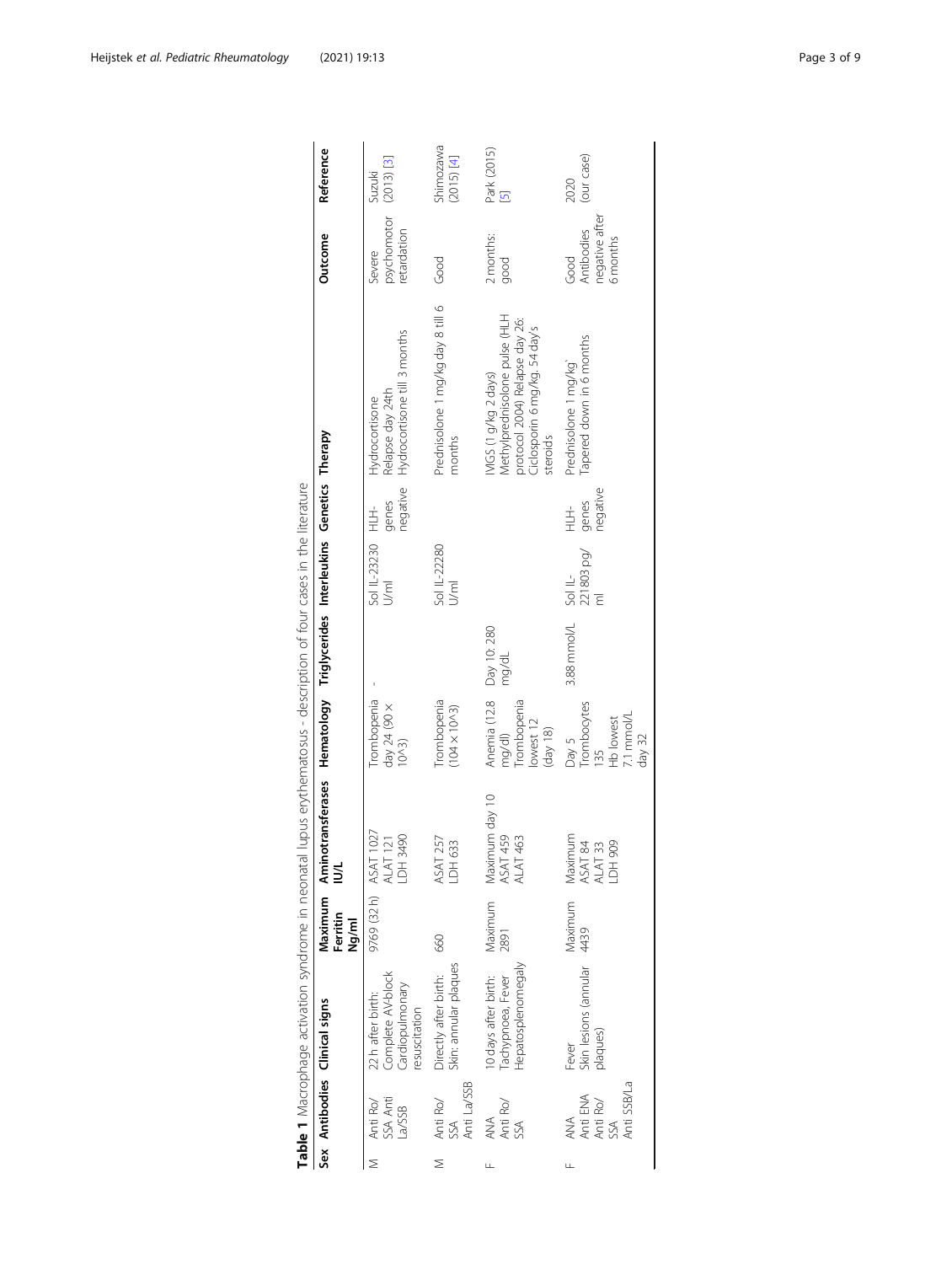<span id="page-3-0"></span>

The patient developed a generalized non-pruritic skin eruption on the 22nd day of life. Numerous round to oval and partly confluent erythematous papules and plaques, located on the forehead and eyebrows, as well as on the trunk and extremities were noted (Fig. 1c). Some papular lesions had an erosive center. The oral mucosa, palms and soles were not affected. There was no hepatosplenomegaly or lymphadenopathy.

Persistent fever, despite antibiotic treatment, and the atypical extensive skin lesions prompted us to think of other diagnosis like MAS. Our differential diagnosis consisted of persistent

infection (systemic candidiasis, CMV, EBV varicella, (perianal skin culture positive for Candida albicans. CMV and EBV both (maternal) IgG positive, IgM negative)); auto-immune (complex neonatal lupus) or auto-inflammatory disease (MAS, primary HLH) or a primary immunodeficiency.

Additional blood tests showed a ferritin level of 4162 mug/L (ref. 10–150 mug/L), a mild anemia (Hb 7.1 mmol/ L; 114.4 g/L; ref. 8.5–12.5 mmol/L), leukocytes and thrombocyte counts remained normal. Fibrinogen was 3.6 g/L (ref. 2.1–3.8 g/L), D-dimer 3996 ng/ml; ref. < 500 ng/ ml). Furthermore, mildly elevated aminotransferase levels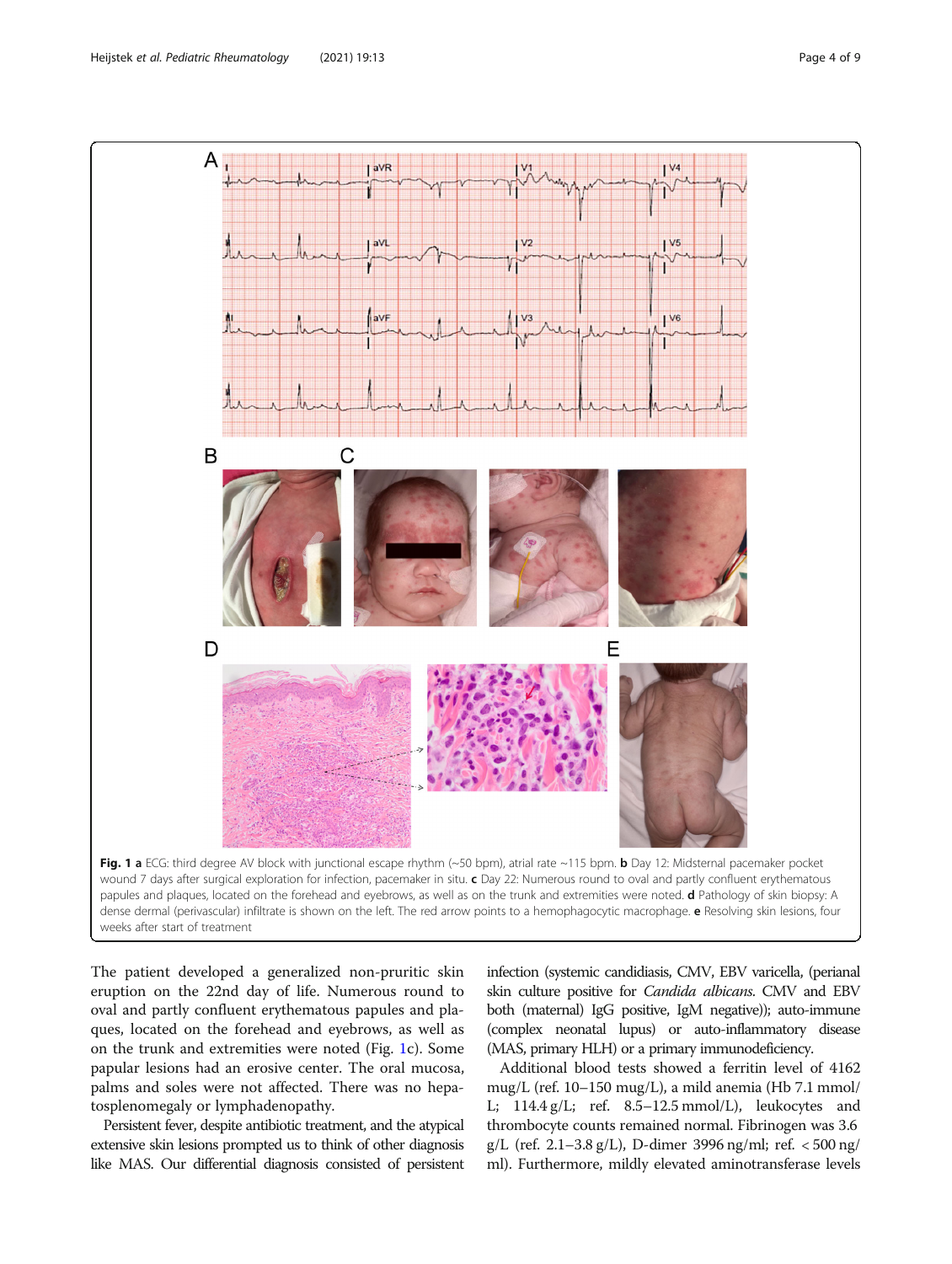| Laboratory parameter (reference /<br>unit)    | Day<br>9 | Day<br>29        | Day 31<br>$(+ 1$ after start<br>prednisolone) | Day<br>33<br>$(+ 3)$ | Day<br>37<br>$(+ 7)$ | Day<br>44<br>$(+ 14)$ | Day<br>65<br>$(+ 35)$ | Day<br>97<br>$(+ 67)$ | Day 191                  | Day<br>260        |
|-----------------------------------------------|----------|------------------|-----------------------------------------------|----------------------|----------------------|-----------------------|-----------------------|-----------------------|--------------------------|-------------------|
| CRP<br>(< 5 mg/L)                             | 78.8     | 12               | 7.5                                           | $<$ 3                | $<$ 3                | $<$ 3                 | $<$ 3                 | $<$ 3                 |                          |                   |
| Hemoglobin<br>$(8.5 - 12.5$ mmol/L)           | 12.3     | 8.4              | 8.0                                           | 7.1                  | 7.5                  | 7.5                   | 7.9                   | 8.4                   | 7.7                      | 8.0               |
| Ferritin<br>(10-150 mug/L)                    |          | 4162             | 4439                                          | 2465                 | 1834                 | 828                   | 169                   | 138                   | 29                       | 29                |
| Leukocytes<br>$(6-17 \times 10^{0}/L)$        | 12.53    | 10.7             | 6.14                                          | 7.86                 | 8.99                 | 8.64                  | 7.85                  | 8.12                  | 14.94                    | 11.3              |
| Thrombocytes<br>$(150 - 600 \times 10^{9}/L)$ | 166      | 195              | 187                                           | 269                  | 372                  | 543                   | 557                   | 332                   | 532                      | 468               |
| Fibrinogen<br>$(2.1 - 3.8$ g/L)               |          |                  | 3.6                                           | 3.0                  | 3.2                  |                       |                       |                       |                          |                   |
| D-dimer<br>$(< 500$ ng/ml)                    |          |                  | 3996                                          | 2977                 | 1921                 |                       |                       |                       |                          |                   |
| ASAT<br>(< 31 U/L)                            |          | 79               | 84                                            | 57                   |                      | 28                    | 38                    | 53                    |                          |                   |
| ALAT<br>(< 34 U/L)                            |          | 31               | 33                                            | 31                   |                      | 28                    | 66                    | 57                    |                          |                   |
| LDH<br>$(< 300$ U/L)                          |          | 810              | 909                                           | 742                  |                      | 368                   | 266                   | 369                   |                          |                   |
| Triglyceride<br>$(0.8 - 2.3$ mmol/L)          |          | 1.73             | 2.49                                          | 3.88                 | 3.72                 |                       |                       |                       |                          |                   |
| $ANA (-)$                                     |          | $\boldsymbol{+}$ |                                               |                      |                      |                       |                       | $\! +$                | Weakly<br>positive       | $\qquad \qquad -$ |
| Anti ENA<br>$(< 0.7$ U/ml)                    |          | 21.0             |                                               |                      |                      |                       |                       | 9.2                   | 0.5                      | 0.1               |
| Anti SSA<br>$(< 7.0$ U/ml)                    |          | 24.0             |                                               |                      |                      |                       |                       | 10                    | $\qquad \qquad -$        | $\equiv$          |
| Anti SSB<br>$(< 7.0$ U/ml)                    |          | > 320            |                                               |                      |                      |                       |                       | 187                   | $\overline{\phantom{0}}$ |                   |
| Soluble-IL2R<br>$(< 2500$ pg/ml)              |          |                  | 21,803                                        |                      |                      |                       |                       |                       |                          |                   |

Table 2 Laboratory values of our patient

(ASAT 84 U/L (ref. < 31 U/L), ALAT 33 U/L (ref. < 34 U/L), LDH 909 U/L (ref. < 600 U/L) and elevated triglyceride levels, (343.7 mg/dl; ref. < 77.3 mg/dl) were reported. Similar to her mother, she had positive antibodies: ANA, anti-ENA, anti-SSA and B. Soluble IL-2 receptor level was 21,803 pg/ ml (< 2500 pg/ml). These results are shown in Table 2.

Because of the non-remitting high-grade fever, extensive skin rash, in combination with liver enzyme abnormalities, elevated ferritin and proven NLE, MAS complicating NLE was suspected and a skin biopsy was taken to exclude other diseases as mentioned previously. Histological examination of a skin biopsy from a lesion on the trunk revealed a dermal interstitial and perivascular infiltrate, mainly consisting of histiocytes. The most notable finding was the presence of hematophagocytosis in the dermis (Fig. [1](#page-3-0)d). No pathological alterations were found in the epidermis and there was no histopathological evidence of an interface dermatitis and scantly periadnexal infiltration, as can be observed in cutaneous lupus erythematosus. In the skin biopsy sample we studied there was no evidence of involvement of the subcutis, as can be observed in cytophagic histiocytic panniculitis.. Hemophagocytosis describes the histopathological finding of phagocytosis of erythrocytes, platelets, leukocytes and their precursors by histiocytes. Hemophagocytosis in this skin biopsy strongly supports the diagnosis of MAS complicating NLE.

With a presumptive diagnosis of MAS complicating NLE, potentially triggered by wound infection and a proinflammatory state after surgery, treatment with prednisolone (2 mg/kg) was started, with vitamin D suppletion. Within 24 h after prednisolone was started, fever subsided. In 2 weeks, ferritin levels dropped and normalized within 2 months. Skin lesions resolved (Fig. [1e](#page-3-0)) and the pacemaker pocket wound healed completely in 4 weeks. Prednisolone was tapered slowly in 6 weeks and stopped after 3 months of treatment. At that moment, ferritin level was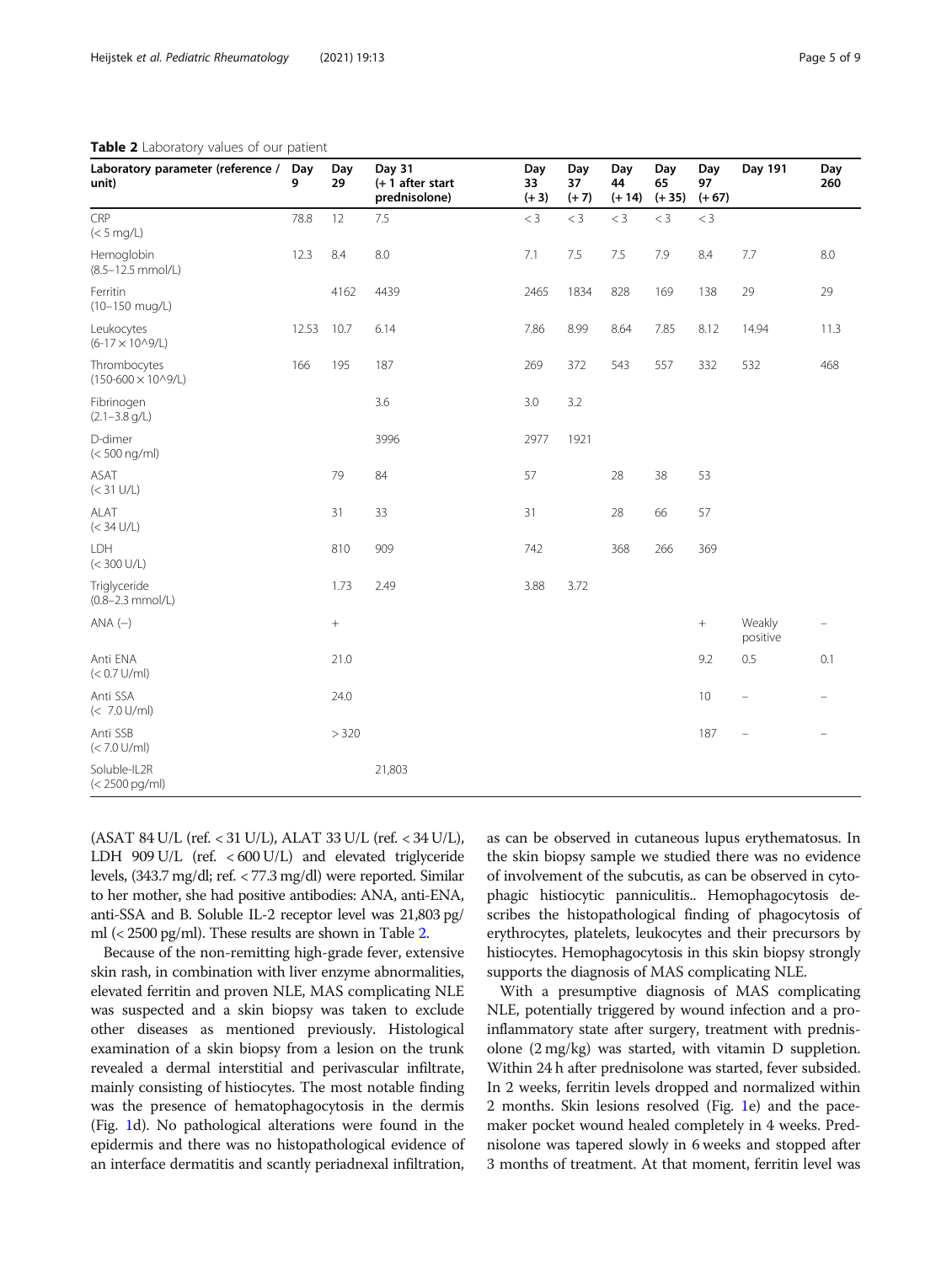normalized, ANA and anti-ENA remained positive, but anti SSA/B titers were undetectable.

Follow up after 6 months demonstrated a positive ANA, but negative anti ENA, negative anti SSA and negative anti SSB. ANA became negative after 8 months. Genetic tests (next generation sequencing, gene panel) were performed to differentiate between primary HLH or MAS and secondary HLH. No mutations in nine HLH susceptibility genes (PRF1, UNC13D, STX11, STXBP, SH2D1A, XIAP, LYST, RAB27A, AP3B) [\[19](#page-7-0)] were detected.

# **Discussion**

It has been suggested that MAS, primary and secondary forms of HLH are a spectrum of the same disease rather than single entities  $[10, 16]$  $[10, 16]$  $[10, 16]$  $[10, 16]$ , and steps have been made to think of MAS as 'reactive' HLH [[10\]](#page-7-0). In the spectrum of MAS/HLH, due to genetic susceptibility, a trigger (infection, auto-immune disease, malignancy) results in excessive activation and expansion of monocytes and macrophages; with high levels of circulating cytokines (IFN-gamma/type II interferon-response); IL-2; IL-1, IL-6, IL-18 and TNF-alpha; and also cytokine inhibitors such as soluble TNF-receptors [[10](#page-7-0)]. IL-18 seems to be particular relevant in MAS, since strikingly high levels have been observed in patients with MAS in soJIA. IL-18 is believed to drive the action of CD8+ T-cells and their production of IFN-g, enhancing the cytokine storm [[4,](#page-7-0) [10\]](#page-7-0). In MAS, IL-1 and IL-18 are upregulated  $[4]$  $[4]$ .

In a pro-inflammatory state, cytolytic cells are important in termination of immune responses by inducing apoptosis. The following mechanism of the cytokine storm in MAS and HLH is suspected: the failure of the apoptosis induction of target cells by cytolytic cells might delay the contraction stage of the immune response, leading to persistent expansion of activated T-lymphocytes, macrophages and excessive and persistent cytokine release [[10](#page-7-0)]. Failure to induce apoptosis, due to cytotoxic dysfunction leads to the cytokine storm. In such cytokine storm, clinical findings are non-remitting fever, cytopenias, hepatosplenomegaly and coagulation disorders with extremely high levels of ferritin and hypertriglyceridemia.

In primary HLH, several genetic defects have been described. Most predisposing genetic defects (15–40%) are in the perforin-mediated cytolytic pathway [[15](#page-7-0), [20\]](#page-7-0). In about 10–30% of primary HLH, the disease is caused by mutations in MUNC13–4 gene [[15,](#page-7-0) [20\]](#page-7-0). With this mutation, the function of cytolytic cells is diminished, although the production of perforin is normal. Other genetic mutations related to primary HLH are STXBP2 (syntaxin binding protein 2) and syntaxin 11 [[21](#page-7-0)]. These genes are necessary in the pathway of the release of perforin.

In secondary HLH or MAS, different mutations have been found in previously mentioned genes (Perforin 1, MUNC13–14, STXBP2, Syntaxin 11). Heterozygous mutations have been found in up to 76% of individuals with secondary HLH and MAS [[21,](#page-7-0) [22](#page-7-0)] as well as mutations in non-coding regions and splice-site mutations of HLH genes, which correlates with a less severe disease course and a later age of onset [[21](#page-7-0)].

A threshold model has been proposed in MAS, in which combinations of genetic predisposition, underlying inflammatory state and triggering infectious agents, results in a clinically relevant cytokine storm syndrome and MAS [[10,](#page-7-0) [21,](#page-7-0) [23](#page-7-0)].

### Skin lesions

Skin lesions are not included in the diagnostic criteria for (primary) hemophagocytic lymphohistiocytosis (HLH) or in MAS  $[14]$ . However, skin eruption can be an important clinical feature in patients with HLH. According to the literature, 6–65% of patients with HLH have skin involvement during the course of disease [\[3](#page-7-0), [5](#page-7-0), [24\]](#page-8-0). Also in MAS/HLH, skin findings have been reported [[7,](#page-7-0) [25,](#page-8-0) [26\]](#page-8-0). Cutaneous manifestations of MAS/HLH are however aspecific as most patients present with a transient generalized maculopapular eruption. Patients may also develop skin eruptions that are related to the additional effects of the MAS/HLH (e.g. thrombocytopenic purpura) [[3,](#page-7-0) [27\]](#page-8-0).

In general, skin lesions in neonatal lupus appear after exposition to natural UV-light, in the first 2 months after birth. Skin abnormalities earlier in life, even directly after birth, have been described as well [[28](#page-8-0)]. The pathology of the skin biopsy in our case did not show mononuclear cell infiltration and immunoglobulin deposition, as is expected in neonatal lupus skin abnormalities. Although performing bone marrow aspirate and biopsy is part of the diagnostic work-up of MAS/HLH, less is known about the clinical relevance of skin biopsy in the work-up for MAS/HLH. The classical histopathological skin findings of MAS/HLH include a lymphohistiocytic (perivascular) infiltrate in the dermis without epidermal abnormalities. The most important finding is the presence of hemophagocytosis. This term describes the histopathological finding of phagocytosis of erythrocytes, platelets, leukocytes and their precursors by histiocytes [[27\]](#page-8-0). Data on the presence of hemophagocytosis in a skin biopsy in MAS are lacking, but it has been described before in case reports, with one case with cutaneous hemophagocytosis in NLE [\[29](#page-8-0), [30\]](#page-8-0). The presence of hemophagocytosis is one of the key features of MAS, as can be seen in bone marrow biopsy in up to 60% of patients with MAS secondary to soJIA [\[31\]](#page-8-0). In our case, skin biopsy instead of bone marrow aspirate confirmed the diagnosis of MAS in NLE.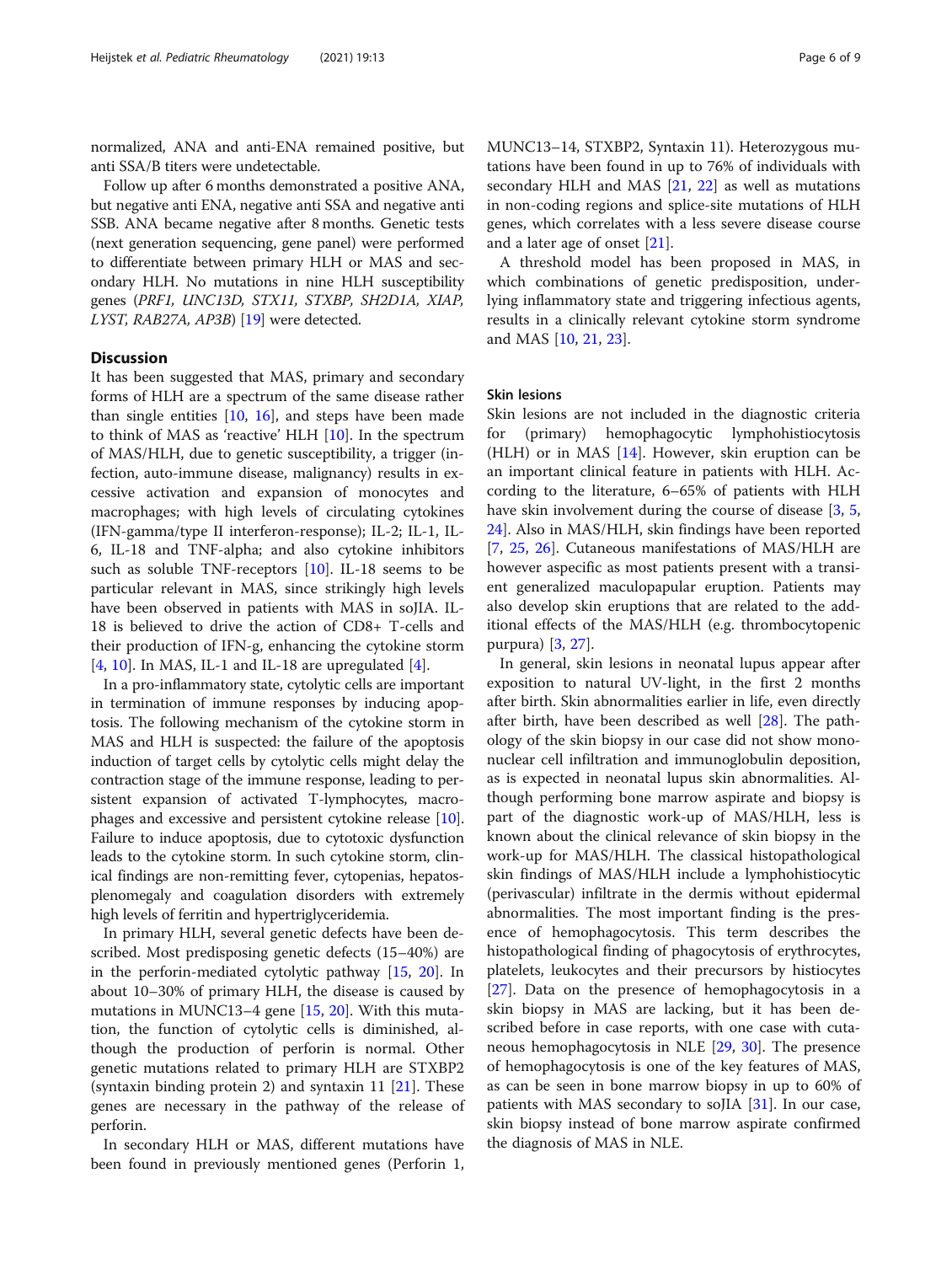## Diagnosis of MAS/HLH

In general, it can be challenging to diagnose MAS/HLH in either primary or secondary forms. Clinical and laboratory features of MAS include sustained fever, hyperferritinemia, pancytopenia, fibrinolytic consumptive coagulopathy and liver dysfunction. There is no diagnostic test or a set of disease uniform diagnostic criteria to differentiate MAS from the underlying systemic inflammatory condition. An expert consensus panel published validated diagnostic criteria for MAS complicating soJIA in 2016 [\[32](#page-8-0)]: persistent fever in a patient with soJIA with serum ferritin level  $> 684$  ng/ml plus any of the following: platelet count <  $181*10^9/$ l, ASAT > 48 units/l, triglyceride concentration > 156 mg/dl or fibrinogen < 360 mg/dl [\[12\]](#page-7-0).

For secondary HLH, with similar clinical spectrum as MAS, more validated diagnostic criteria are noted in the HLH-2004 diagnostic guidelines [[14](#page-7-0)]. At least five of the following eight criteria are required for the diagnosis: fever, splenomegaly, cytopenias (> 2 of 3 cellines), hypertriglyceridemia (> 265 mg/dl) and/or hypofibrinogenemia  $\left($  < 1.5 g/l), hemophagocytosis in bone marrow or spleen or lymph nodes, low or absent natural killer cell activity, ferritin  $>$  500 μg/L and sCD25  $>$  2400 units/ ml. The HLH-2004 criteria may delay diagnosis in patients with a less severe initial presentation, since three of eight criteria for diagnosis (sCD25, NK cell function, evidence of hemophagocytosis on bone marrow biopsy) are not fast and easily available.

Our patient fulfilled the diagnostic criteria of MAS secondary to soJIA [[32\]](#page-8-0) but did not meet the criteria for the HLH-2004 criteria: only 4 out of 8 criteria were present (i.e. fever, hyperferritinemia, hypertriglyceridemia. Skin biopsy confirming hemophagocytosis instead of bone marrow biopsy; of note: NK-cell activity was not evaluated).

Levels of IL-18, reflecting inflammasome activation [[33\]](#page-8-0), have been reported to be markedly increased in MAS and only moderately elevated in other rheumatic disease and in familial HLH [\[4](#page-7-0), [33](#page-8-0)]. It possibly reflects the extent of macrophage activation, given that macrophages seem to be the main source of IL-18. Levels of IL-18 correlate with levels of ferritin [[33\]](#page-8-0). Currently, it can be measured but it is not widely available yet and was not measured in our patient [[4,](#page-7-0) [10](#page-7-0), [12\]](#page-7-0). High levels of IL-18 have been found in neonates born to a mother with adult onset Stills disease [\[9](#page-7-0)].

Next to their antiviral effects, growing evidence suggests that type I and II interferons have immunoregulatory functions that are critical for dampening immunopathogenic mechanisms and minimizing collateral damage from the infection [[34](#page-8-0)].

For example, the type I interferon family has a central role in the pathogenesis of several autoimmune diseases as in SLE and RA [[35\]](#page-8-0). MAS and HLH are known as type II interferonopathies [\[34](#page-8-0)] (ref dual nature). The type I and II interferon response are closely related and the type I interferon response is capable of suppressing the type II response [\[34\]](#page-8-0).

In our patient; we hypothesize primary activation of the type I response (because of maternal auto-antibodies anti SSA, anti SSB). Wound infection and possibly (yet unproven) genetic susceptibility leaded to a type II interferon response.

It would have been informative to measure these interferon responses but has not been done in our patient since it was not available yet at that time.

# Treatment

MAS/HLH secondary to NLE has been treated with steroids as monotherapy in the few cases that has been reported (Table [1](#page-2-0)). In two neonates, a relapse occurred when steroids were tapered and stopped after 4 weeks of treatment. Longer treatment, around three to 6 months seems to be necessary. This might be related to the disappearance of maternal antibodies in children within the first 3 months after birth.

There are no validated treatment guidelines on MAS in soJIA, nor in other rheumatological disease. First-line treatment is often started with high-dose corticosteroid therapy. Cyclosporine A (an immunosuppressive drug which acts in lowering T-lymphocytes) is also reported to induce remission, as monotherapy or as part of a combination regimen. Etoposide has been given as well, as it is part of the HLH-2004 protocol. IL-receptor antagonists, such as Anakinra, are increasingly used in the treatment of MAS in soJIA, especially in steroidresistant MAS [\[10](#page-7-0), [12](#page-7-0), [36](#page-8-0), [37](#page-8-0)]. Since IL-18 seems to play an important role in the development of MAS, IL-18 blockage may be an important therapeutic target in future therapy, as is currently under study in NLRC4-MAS inflammasomopathies ([ClinicalTrials.gov](http://clinicaltrials.gov) Identifier: 113760). Recently, promising results in the treatment of primary HLH have been shown in a phase 2–3 trial, in which emapalumab (a human anti-interferon-y antibody); administered with dexamethasone, showed to be effective in the treatment of primary HLH [[38\]](#page-8-0). This monoclonal antibody binds interferon-y and neutralizes its biologic activity,controlling hyperinflammation.

MAS/HLH in rheumatic disease (soJIA, Kawasaki, SLE) has a more favourable outcome than in primary HLH, which relies on more treatable factors. When the auto-immune/inflammatory disease is treated properly, the trigger for cytokine storm will be gone [[19\]](#page-7-0). Primary HLH needs to be treated following intensive HLH-2004 guidelines [[14\]](#page-7-0), this is outside the scope of this article to address in further detail.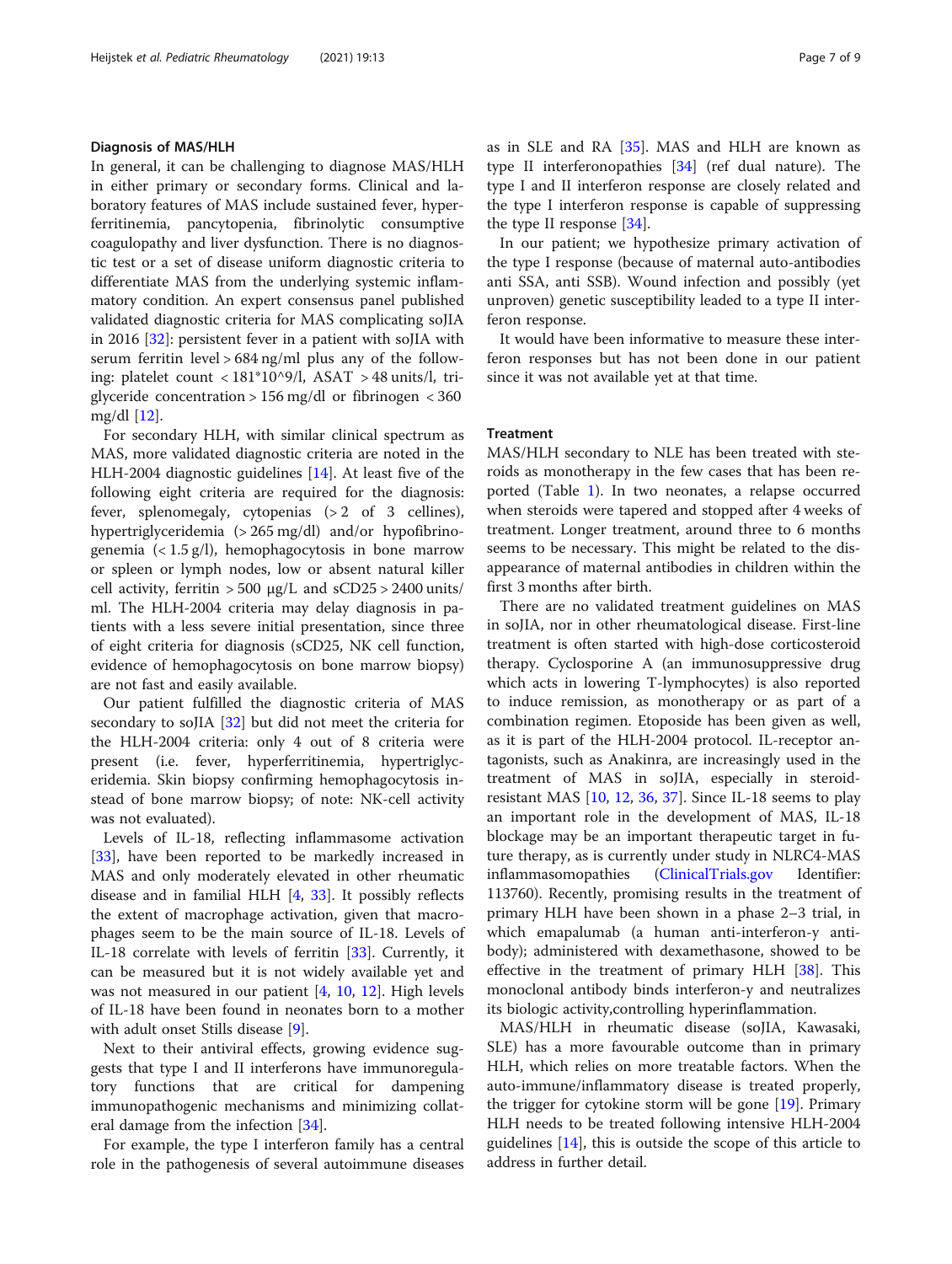<span id="page-7-0"></span>Our patient has been followed for the first 3 years. She had a growth restriction; her development is normal. The complete AV block persisted and the implanted pacemaker device is working properly. The trigger for MAS/HLH is gone, autoantibodies have become negative. Although long-term effects of NLE complicated by HLH/MAS are not known, no important sequellae have been observed so far.

# Conclusion

In children with NLE or in children born from mothers who are SSA- and/or SSB-positive, every condition with persistent fever, abnormal wound healing, atypical skin eruption, should raise awareness of the possible diagnosis of MAS/HLH complicating NLE.

Recent diagnostic criteria of MAS in soJIA seem to be useful in more rheumatological diseases, for instance NLE, but have not been validated yet. A lesional skin biopsy can be taken to assess the presence of hemophagocytosis in the dermal compartment. The results of a skin biopsy may add in the diagnostic work-up and may lead to treatment at an earlier stage.

#### Abbreviations

ANA: Anti-nuclear antibodies; Anti-ENA: Anti-extractable nuclear antigen; Anti-SSA: Anti-Sjögren-syndrome-related antigen A / also called anti-Ro; Anti-SSB: Anti-Sjögren-syndrome-related antigen B / also called anti-La; AV block: Atrioventricular block; AV node: Atrioventricular node; CMV: Cytomegalovirus; CRP: C-reactive protein; EBV: Epstein-Barr virus; HLH: Hemophagocytic lymphohistiocytosis; JIA: Juvenile idiopathic arthritis; MAS: Macrophage activation syndrome; NLE: Neonatal lupus erythematosus; soJIA: Systemic-onset juvenile idiopathic arthritis; SLE: Systemic lupus erythematosus; LDH: Lactate dehydrogenase

#### Acknowledgments

Not applicable.

#### Authors' contributions

VH evaluated the patient and wrote the article; MH wrote the part about skin findings in neonatal lupus. RvdP analyzed and edited the cardiological part of the article and provided images of the ECG and midsternal wound bed. RvD and PHM were contributors in writing and editing the manuscript. All authors read and approved the final manuscript.

#### Funding

Not applicable.

# Availability of data and materials

Not applicable.

#### Ethics approval

Not applicable.

#### Consent for publication

See consent form.

#### Competing interests

The authors declare that they have no competing interests.

#### Author details

<sup>1</sup>Department of Pediatric Rheumatology, Leiden University Medical Center, Leiden, the Netherlands. <sup>2</sup>Department of Dermatology, Leiden University Medical Center, Leiden, the Netherlands. <sup>3</sup> Division of Pediatric Cardiology,

Department of Pediatrics, Leiden University Medical Center, Leiden, the Netherlands.

#### Received: 29 July 2020 Accepted: 4 February 2021 Published online: 10 February 2021

#### References

- 1. Klein-Gitelman MS. Neonatal lupus: what we have learned and current approaches to care. Curr Rheumatol Rep. 2016;18(9):60.
- 2. Vanoni F, Lava SAG, Fossali EF, Cavalli R, Simonetti GD, Bianchetti MG, et al. Neonatal systemic lupus erythematosus syndrome: a comprehensive review. Clin Rev Allergy Immunol. 2017;53(3):469–76.
- 3. Morrell DS, Pepping MA, Scott JP, Esterly NB, Drolet BA. Cutaneous manifestations of hemophagocytic lymphohistiocytosis. Arch Dermatol. 2002;138(9):1208–12.
- 4. Griffin G, Shenoi S, Hughes GC. Hemophagocytic lymphohistiocytosis: an update on pathogenesis, diagnosis, and therapy. Best Pract Res Clin Rheumatol. 2020;34(4):101515. <https://doi.org/10.1016/j.berh.2020.101515>. Epub 2020 May 7.
- 5. Jun HJ, Kim HO, Lee JY, Park YM. Preceding annular skin lesions in a patient with Hemophagocytic Lymphohistiocytosis. Ann Dermatol. 2015;27(5):608–11.
- 6. Park JH, Kim SH, Kim HJ, Lee SJ, Jeong DC, Kim SY. Macrophage activation syndrome in a newborn infant born to a mother with autoimmune disease. J Perinatol. 2015;35(2):158–60.
- 7. Shimozawa H, Kono Y, Matano M, Suzuki Y, Koike Y, Yada Y, et al. Cytokine profile in two siblings with neonatal lupus erythematosus. Pediatr Int. 2015; 57(6):1211–4.
- 8. Suzuki Y, Takahashi N, Yada Y, Koike Y, Matano M, Nishimura H, et al. Hemophagocytic lymphohistiocytosis in a newborn infant born to a mother with Sjogren syndrome antibodies. J Perinatol. 2013;33(7):569–71.
- 9. Shimizu M, Kizawa T, Kato R, Suzuki T, Yachie A. Macrophage activation syndrome in neonates born to mothers with adult-onset Still's disease: perinatal effect of maternal IL-18. Clin Immunol. 2019;207:36–9.
- 10. Grom AA, Horne A, De Benedetti F. Macrophage activation syndrome in the era of biologic therapy. Nat Rev Rheumatol. 2016;12(5):259–68.
- 11. Sen ES, Steward CG, Ramanan AV. Diagnosing haemophagocytic syndrome. Arch Dis Child. 2017;102(3):279–84.
- 12. Crayne CB, Albeituni S, Nichols KE, Cron RQ. The immunology of macrophage activation syndrome. Front Immunol. 2019;10:119.
- 13. Lerkvaleekul B, Vilaiyuk S. Macrophage activation syndrome: early diagnosis is key. Open Access Rheumatol. 2018;10:117–28.
- 14. Henter JI, Horne A, Arico M, Egeler RM, Filipovich AH, Imashuku S, et al. HLH-2004: diagnostic and therapeutic guidelines for hemophagocytic lymphohistiocytosis. Pediatr Blood Cancer. 2007;48(2):124–31.
- 15. Schulert GS, Grom AA. Pathogenesis of macrophage activation syndrome and potential for cytokine- directed therapies. Annu Rev Med. 2015;66:145–59.
- 16. Bracaglia C, Prencipe G, De Benedetti F. Macrophage activation syndrome: different mechanisms leading to a one clinical syndrome. Pediatr Rheumatol Online J. 2017;15(1):5.
- 17. Dabrowska AM, Slotwinski R. The immune response to surgery and infection. Cent Eur J Immunol. 2014;39(4):532–7.
- 18. DeNoble AE, Kuller JA, Rhee EJ. Controversies in the Management of Isolated Congenital Atrioventricular Block. Obstet Gynecol Surv. 2015;70(8): 518–23.
- 19. Chinn IK, Eckstein OS, Peckham-Gregory EC, Goldberg BR, Forbes LR, Nicholas SK, et al. Genetic and mechanistic diversity in pediatric hemophagocytic lymphohistiocytosis. Blood. 2018;132(1):89–100.
- 20. Ravelli A, Grom AA, Behrens EM, Cron RQ. Macrophage activation syndrome as part of systemic juvenile idiopathic arthritis: diagnosis, genetics, pathophysiology and treatment. Genes Immun. 2012;13(4):289–98.
- 21. Zhang M, Behrens EM, Atkinson TP, Shakoory B, Grom AA, Cron RQ. Genetic defects in cytolysis in macrophage activation syndrome. Curr Rheumatol Rep. 2014;16(9):439.
- 22. Kaufman KM, Linghu B, Szustakowski JD, Husami A, Yang F, Zhang K, et al. Whole-exome sequencing reveals overlap between macrophage activation syndrome in systemic juvenile idiopathic arthritis and familial hemophagocytic lymphohistiocytosis. Arthritis Rheumatol. 2014;66(12):3486–95.
- 23. Strippoli R, Caiello I, De Benedetti F. Reaching the threshold: a multilayer pathogenesis of macrophage activation syndrome. J Rheumatol. 2013;40(6): 761–7.